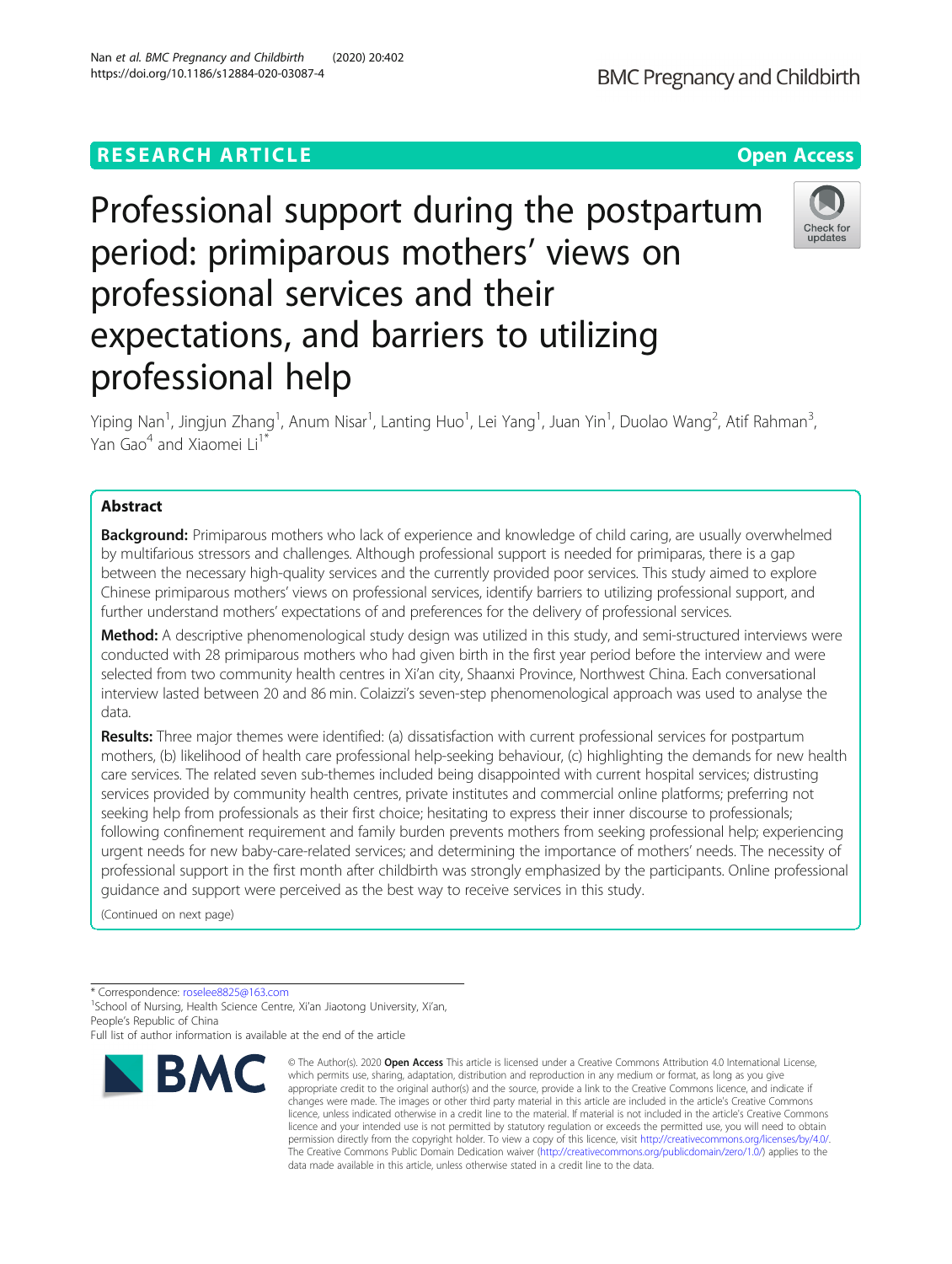### (Continued from previous page)

**Conclusion:** The results of this descriptive phenomenological study suggested that the current maternal and child health care services were insufficient and could not meet primiparous mothers' need. The results also indicated that identifying barriers and providing services focused on mothers' needs may be an effective strategy to enhance primiparous mothers' well-being, and further suggested that feasibility, convenience, and the cultural adaptability of health care services should be considered during the delivery of postpartum interventions.

Keywords: Primiparous mothers, Professional support, Maternal and child services, Utilizing support, Needs

# Background

Childbirth and the postpartum experience often generate many physiological and emotional changes for mothers, new motherhood can be an overwhelming experience due to mothers experiencing a multitude of stressors, including routine baby care, physically taxing household duties, a lack of sleep, and breastfeeding difficulties  $[1-3]$  $[1-3]$  $[1-3]$  $[1-3]$ . This situation makes the postpartum period a very challenging time for mothers, especially for primiparous mothers who lack previous knowledge and experience [[4](#page-10-0)]. These challenges can even result in mental health issues, including posttraumatic stress disorder, anxiety, and depression [\[2,](#page-10-0) [3](#page-10-0), [5](#page-10-0)]. Postpartum depression (PPD) is the most common psychiatric illness following childbirth, is mostly likely to occur anytime during the first year after delivery and poses a major global public health challenge [[6](#page-11-0)–[8\]](#page-11-0).

Furthermore, it can be difficult for primiparous mothers to adjust to their new role and to shoulder the responsibility of caring for their babies [[9,](#page-11-0) [10\]](#page-11-0). Primiparous mothers often feel frustrated and unsure due to, for example, being unable to identify any specific reason for their babies' frequent crying [[11](#page-11-0)]. Therefore, most postpartum new mothers expressed their eager demands for professional guidance and support with their baby care and their own care [\[12\]](#page-11-0).

Strong evidence suggests that social support benefits new mothers greatly [[13,](#page-11-0) [14\]](#page-11-0). For example, empirical studies have consistently shown that adequate support can reduce stress and the risk of developing depression and can increase parental sensitivity and feelings of self-worth [[15](#page-11-0), [16](#page-11-0)]. One of the main sources of social support is professional support, which can be provided by many professionals in different areas, including midwives, doctors, and nurses among others [\[4\]](#page-10-0). The professional services provided take different forms and are efficient, for example, postnatal care interventions such as home visits by midwives or public health nurses, phone-based support programmes, and online consultation have been shown to help improve maternal confidence, increase successful breastfeeding, and decrease postpartum fatigue and depression [\[17](#page-11-0)–[20](#page-11-0)]. Mothers particularly value professionals who focus on their needs and the development of trusting relationships, including the opportunity to develop new skills in problem solving [\[21](#page-11-0)–[23](#page-11-0)].

Although support from professionals is urgently needed for new mothers and has been proven to be quite effective, there is a gap between the necessary high-quality services and the poor services that are currently provided. Many countries have similar problems, when discussing their current views on postnatal care, new mothers expressed great disappointment with their experience of the quality of postnatal care, including health care professionals spending insufficient time answering their questions, providing information with little patience and few explanations, and delivering insufficient care [[24,](#page-11-0) [25\]](#page-11-0). Unsatisfied mothers also emphasized that hospital staffs were unconcerned and unsympathetic towards their and their infants' needs. They reported that caregivers were unfriendly, disrespectful, and impersonal [[26\]](#page-11-0). In addition, early discharge from the hospital made dissatisfied mothers feel insecure and worried, and the absence of home visits also magnified these feelings [\[13](#page-11-0)]. Negative comments were also related to the fact that the services provided did not correspond to the care requirements [[27,](#page-11-0) [28\]](#page-11-0). Professionals usually only focused on the physical aspects of baby care but neglected the emotional needs of mothers [[29](#page-11-0), [30](#page-11-0)]. This situation may be due to a shortage of health care professionals and to restrained resources [[31](#page-11-0), [32\]](#page-11-0). However, one of the greatest barriers to providing appropriate care and support is the lack of identification of mothers' needs [\[33](#page-11-0)]. This situation is particularly prominent in China [\[34](#page-11-0)]. Therefore, it is crucial to explore Chinese new mothers' views and expectations of professional support.

Although several qualitative studies on postpartum mothers' needs have been conducted in Western countries, the evidence obtained from those studies may not be applicable for Chinese mothers [[35](#page-11-0)]. Numerous studies have identified the cultural differences in risk factors for and manifestations of PPD symptoms between the Western and Asian countries [[36](#page-11-0)–[38](#page-11-0)]. For example, Chan & Williamson noted that in contrast with their Australian counterparts who attributed their depression to feelings of incompetence as an ideal mother and guilt, Chinese mothers expressed much anger with their husbands and mothers-in-law and attributed their PPD to the low quality of those relationships [[39\]](#page-11-0). Several distinct cultural factors connected with childbirth have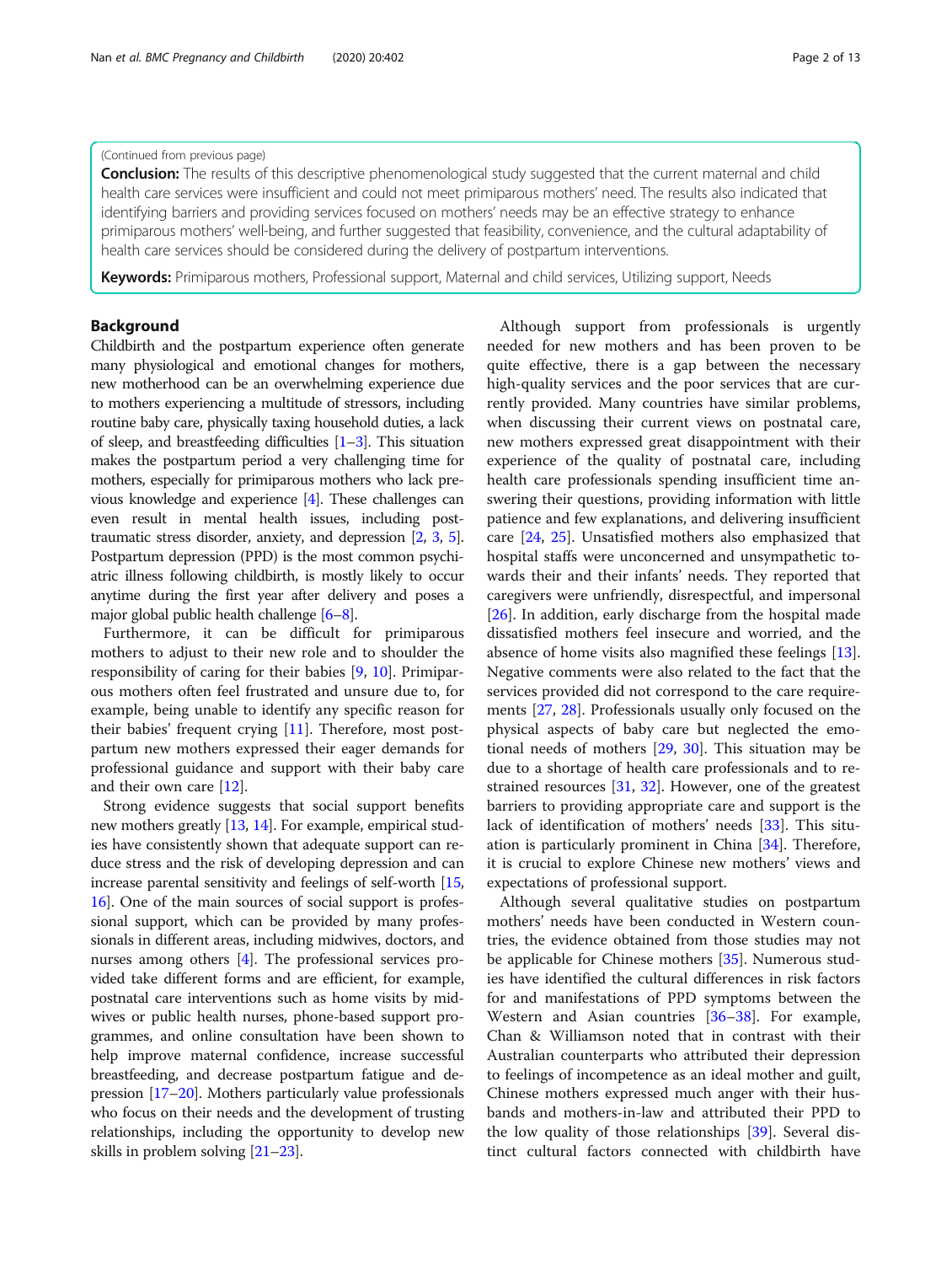been identified in China, such as, discrimination with respect to the sex of babies (preference for a son), the practice of "sitting the month" ("zuo yue zi", a common Chinese practice of confinement during the first month postpartum and the strict observance of certain specific dietary rules and behavioral taboos), and the custom in which the mother-in-law cares for the newborns baby [[35,](#page-11-0) [40,](#page-11-0) [41](#page-11-0)]. As a result, given the impacts on mothers' perspectives towards professional support, it is necessary to concern cultural factors when providing support to postpartum mothers.

There is a lack of available literature on the views of postpartum mothers on professional support, barriers and needs in China. In addition, most previous local studies of depressed or at-risk mothers ignored the experience of healthy mothers.

Therefore, considering the aforementioned literature gaps, this study focused on the postpartum period and aimed to explore primiparous mothers' views on professional services, identify barriers to mobilizing professional support, and further understand their expectations of and preferences for the delivery of professional services.

# Methods

### Design

A descriptive phenomenological approach was utilized in this study to explore primiparous mothers' views on professional services, their expectations, and perceived barriers to obtaining professional help. This approach was chosen to provide an accurate description of the phenomena examined [[42](#page-11-0)]. Descriptive phenomenology originated from Husserl's (1960) work and is commonly used in nursing and midwifery research [[43\]](#page-11-0). Husserl contended that the object of scientific study is the phenomenon perceived by the individual's consciousness. Thus, no assumptions, philosophical or scientific theories, logical procedures, other empirical science or psychological speculations should inform phenomeno-logical inquiry [[44](#page-11-0)]. In Husserl's descriptive approach, researchers are required to focus on participants' experience of a phenomenon and identify the essences of the phenomenon while suspending their own beliefs, attitudes, previous experience and assumptions [\[45](#page-11-0)]. Thus, with the guidance of the methodology above, the researchers aimed to maintain openness, question their preconceptions and adopt reflective attitudes during the entire study process, including data collection, data analysis and reporting.

### Study sites and participants

The study was conducted at two community health centres in Xi'an City, Shaanxi Province. The directors of those two health care centres assisted the researchers to deliver the invitation letters to potential participants who were recruited for the study when they went to community health care centres for postnatal care. The sample size was determined based on the data saturation principle. A purposive sampling method was utilized with the inclusive criteria as 18 years old or above, had given birth to their first baby, were within the first year postpartum, and expressed interest in participating in the study. A strategy to maximize the variation in the sample was employed when selecting the participants. Women from different age groups, education levels, economic status and postpartum periods were sought to increase variation. A total of 40 potential participants were selected, while data collection was terminated after the 28th participant as data saturation had been achieved.

### Ethical considerations

Ethical approval was obtained from the Ethics Board of the Health Centre of Xi'an Jiaotong University. The participants were well-informed the purpose, methodology, procedures, benefits and potential risks of the study, and the written informed consent were obtained from all the participants. They were also informed that they could withdraw anytime during the interview and the audio recordings and transcripts would be stored in encrypted databases at the School of Nursing to guarantee the confidentiality of the information.

### Data collection

The two researchers (YP, N & JJ, Z) conducted private individual face-to-face interviews with all the participants in the health education rooms of the two community health care centres. During the entire process, the first researcher performed the interviews, and the second researcher recorded the interviews, took notes, made summaries, and supplemented the data as necessary.

The interview questions were obtained and confirmed through a review of the literature and discussions with the study team members and were further modified after consulting with a gynaecologist, a sociologist and a psychologist who were experienced in maternal health care, qualitative research method and the maternal mental health. A pilot interview of three participants was conducted for further revision of the questions to guarantee their suitability and acceptability. Finally, eight open-ended questions were developed to guide the interview. The questions are outlined in Table [1.](#page-3-0)

After the interview, the participants were required to complete a demographic questionnaire. All of the transcripts were sent back to the participants, and follow-up phone calls were made with a few participants whose views were ambiguous to check the accuracy of the information.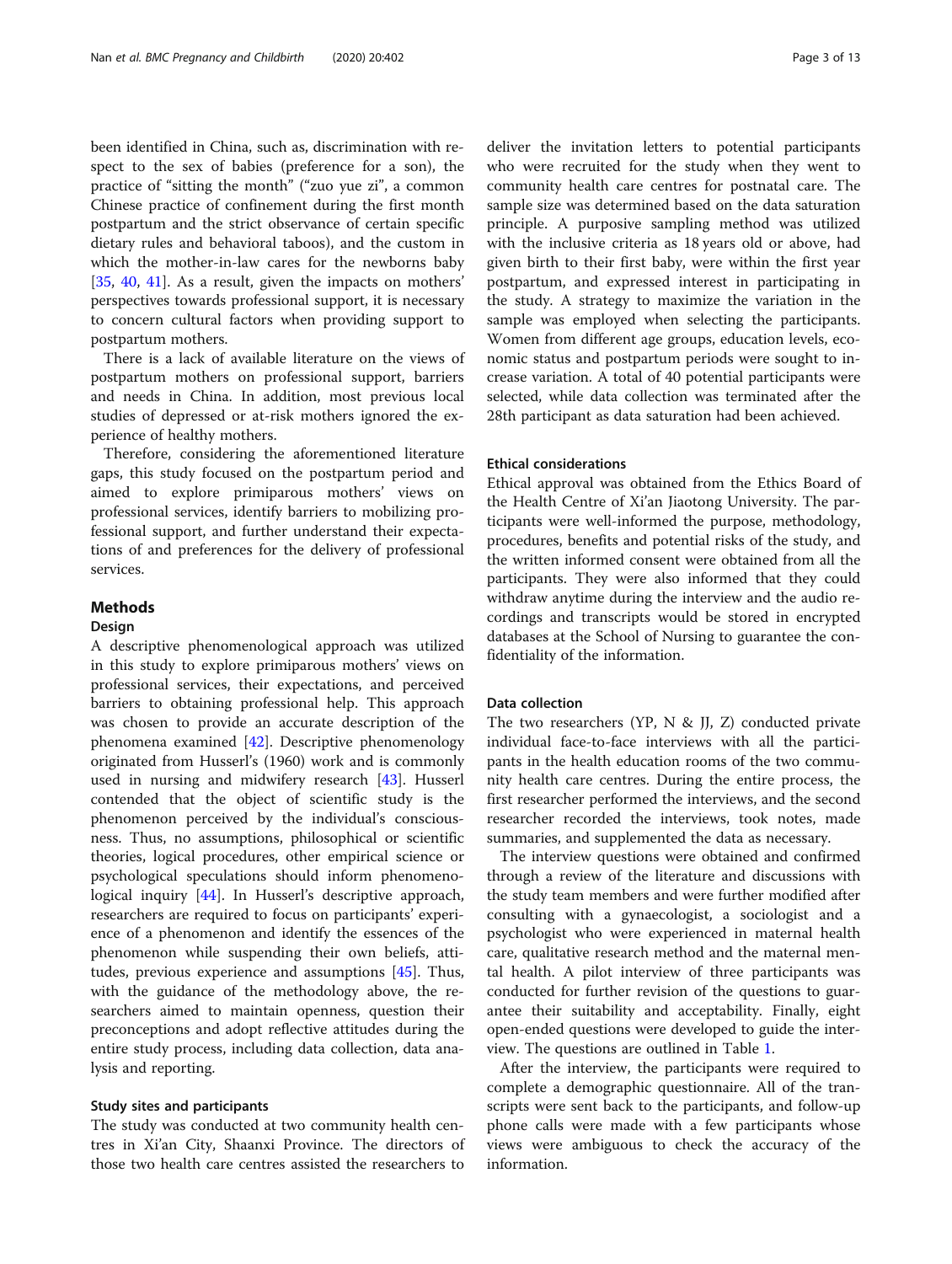#### <span id="page-3-0"></span>Table 1 Guidance for the participants interviews

Additional questions were asked flexibly depending on the responses of the participants. The prompt questions for each theme were developed to be nonprescriptive and open-ended.

1. What do you think about the current medical institutions, such as hospitals, community health centres, private clinics or other institutions in your resident areas?

2. Could you please tell us about your experience of seeking help from health care professionals in the above-mentioned health care institutions?

3. Do you like to seek help from health care professionals when you are in trouble? Why?

4. Are there any difficulties or barriers when you need health care professional support? Please give us examples.

5. Based on your experience, in what kind of situations or difficulties would you require assistance from health care professionals? In what kind of situations or difficulties would you not need any professionals' help? Why? Please provide some examples.

6. Please describe which health care professionals you need most after childbirth and please specify the services that you need most. Why?

7. Do you have any recommendations for current health care professionals? What are your expectations for new health care services? Why?

8. Please identify which method of health care service delivery that you prefer from health care professionals?

### Data analysis

Colaizzi's seven-step phenomenological approach was applied to analyse the data  $[46]$  $[46]$ . The interviews were transcribed verbatim in Chinese within 24 h after the interviews by the two bilingual researchers who collected the data. All of the transcripts were then crosschecked against the audio records by the two researchers above. The entire data analysis process was conducted in Chinese. The two researchers (YP, N & JJ, Z) used the seven steps approach for this study as follows: 1. They read each transcript carefully, and combined with the field-notes taken in the interviews to obtain a more accurate understanding of the descriptions. 2. They extracted meaningful statements related to the participants' views and the barriers of and expectations for accessing professional services. 3. They coded significant statements and labelled the statements with the participants' keywords and phrases, and cross-checked and discussed all the codes. 4. They repeated and checked the first three steps, and each code was read, evaluated repeatedly and deliberately, and then clustered together into multidimensional categories. 5. Seven sub-themes were identified, and exhaustive descriptions were developed. 6. Each final theme was determined based on continuous discussion, comparison, reintegration, and inspection of the sub-themes among all team members. 7. All of the transcripts were returned to the participants to check their accuracy in capturing the participants' intended meaning.

To maintain the openness and confirmability of the data analysis, the interviewees' accounts were given priority to help the authors understand their experiences and stories in the participants' own words. The subthemes and themes were generated from the data and were not based on a preidentified framework. In addition, all discrepancies that arose during the data analysis process were discussed and clarified by the two researchers mentioned above and a third researcher until consensus was achieved.

The emerging themes were discussed as a team to determine whether to retain them and to ensure the consistency and balance of the main theme.

### Results

In total 28 primiparous mothers who were aged between 24 to 40 years  $(30.08 \pm 3.43)$  completed the study. Seventeen mothers had a bachelor's degree or higher education level. The average age of the babies was approximately 5 months  $(5.56 \pm 3.23)$ . Further characteristics of the participants are presented in Table [2.](#page-4-0) The duration of the interviews ranged from 20 to 86 min (mean = 32 min). Data analysis resulted in the identification of three themes and seven sub-themes, which are shown in Table [3.](#page-4-0)

# Dissatisfaction with current professional services for postpartum mothers

The vast majority of mothers in this study indicated a low level of acceptance and satisfaction with local maternal and child health care. Their comments regarding health care institutions for maternal and child health care can be categorized into two themes: (a) being disappointed with current hospital maternal and child health care services and (b) distrusting services provided by community health centres, private institutes and commercial online platforms.

# Being disappointed with current hospital maternal and child health care services

Many mothers mentioned that the services provided in hospital maternity settings during the postpartum period were quite insufficient; they also claimed that health care professionals usually only focused on their current physical health issues, such as prolonged lochia and others. Health care professionals rarely considered the mothers' long-term psychological, emotional and informational needs after discharge. Mother 28 emphasized her dissatisfaction with the hospital services.

"The service provided in hospitals is totally insufficient. I think the postpartum period is very important … We should have received some related education about postpartum problems before we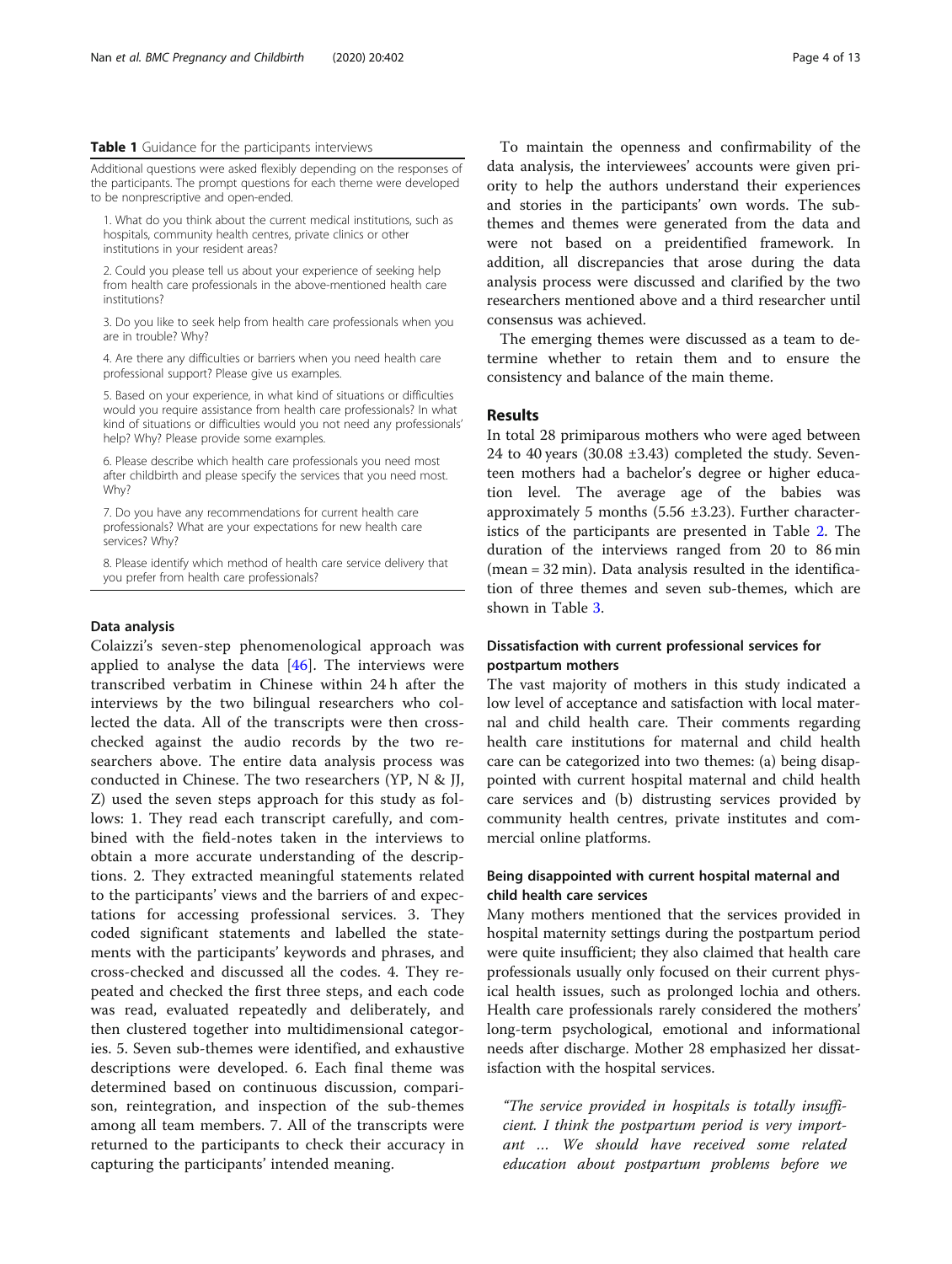<span id="page-4-0"></span>**Table 2** Characteristics of the Mothers Interviewed ( $n = 28$ )

| Characteristics                                | n (%)/ $\overline{x}$ $\pm$ S |
|------------------------------------------------|-------------------------------|
| Age                                            |                               |
| (year)                                         | 30.08 ±3.43                   |
| BMI                                            |                               |
| $<$ 25 kg/m <sup>2</sup>                       | 23 (82.1%)                    |
| $\geq$ 25 kg/m <sup>2</sup>                    | 5 (17.9%)                     |
| Residence                                      |                               |
| Urban                                          | 24 (85.7%)                    |
| Rural                                          | 4 (14.3%)                     |
| <b>Education level</b>                         |                               |
| High school or below                           | 4 (14.3%)                     |
| Junior college                                 | 7 (25.0%)                     |
| Bachelor degree or above                       | 17 (60.7%)                    |
| <b>Employment status</b>                       |                               |
| Full-time job                                  | 14 (50.0%)                    |
| Unemployed                                     | 14 (50.0%)                    |
| The way of delivery                            |                               |
| Vaginal delivery                               | 12 (42.9%)                    |
| Cesarean delivery                              | 16 (57.1%)                    |
| Age of baby at interview                       |                               |
| (month)                                        | $5.56 \pm 3.23$               |
| Gender of their baby                           |                               |
| Boy                                            | 15 (53.6%)                    |
| Girl                                           | 13 (46.4%)                    |
| Infant illness within 4 weeks after childbirth |                               |
| Yes                                            | $2(7.1\%)$                    |
| No                                             | 26 (92.9%)                    |
| History of depression                          |                               |
| Yes                                            | 8 (28.6%)                     |
| No                                             | 20 (71.4%)                    |
| Family per capita income                       |                               |
| < 4000 yuan                                    | 12 (43.9%)                    |
| $\geq 4000$ yuan                               | 16 (57.1%)                    |

gave birth, but we didn't … Most of the time, the provided service was just superficial; they don't take it seriously … what they did for us is not enough." (Participant 28)

Furthermore, participants complained that the postpartum hospitalization time was very short and that follow-up checks after discharge were either absent or very simple. Some mothers noted that even though there was a follow-up, health care professionals often made a simple phone call without a home visit. Many mothers felt neglected and uncared for by health care professionals because they felt that they did not receive

| <b>Table 3</b> Themes and Sub-themes Identified in the Interviews                                                 |  |
|-------------------------------------------------------------------------------------------------------------------|--|
| Themes and sub-themes                                                                                             |  |
| 1. Dissatisfaction with current professional services for<br>postpartum mothers                                   |  |
| Being disappointed with current hospital maternal and child health care<br>services.                              |  |
| Distrusting services provided by community health centres, private<br>institutes and commercial online platforms. |  |
| 2. Likelihood of health care professional help- seeking behaviour                                                 |  |
| Preferring to not seek help from health care professionals as their first<br>choice.                              |  |
| Hesitating to express their inner discourse to health care professionals.                                         |  |
| Following confinement requirement and family burden prevents<br>mothers from seeking professional help.           |  |

3. Highlighting demands for new health care services

Experiencing urgent needs for new baby-care-related health care services.

Determining the importance of mothers' needs.

enough formal support from the hospitals. Mothers 5 and 27 both stressed the importance of follow-up visits by health care professionals. As mother 27 recounted,

"I had not received any service after discharge from the hospital, but I believe that follow-up visits are very important. For example, my brother's wife had an episiotomy. Afterwards, the stiches were not taken out completely. But who knew that? The wound was infected with pus eventually. Then, she went to see the doctor by herself. There was no one who reminded her of such things that may occur after surgery." (Participant 27)

Several mothers mentioned that the paediatric departments in their local government tertiary hospitals were very busy, and the doctors and nurses there were timeconstrained and often impatient. Some mothers indicated that the health care professionals in the government tertiary hospitals did not even fully listen to their complaints and did not want to talk to them as those health care professionals did not have enough time. The mothers felt that they did not receive adequate respect. One mother felt upset when she took her baby to go to visit the paediatrician:

"After all, there are so many patients in big hospitals. When I have a little problem about my child, I really need to consult a family doctor or GP … but there was none, so I had to wait in a long line in the big hospital for a long, long time…when I eventually saw the doctor, the length of the conversation was no more than five minutes … I wish that health care professionals could be more patient and spend more time on every baby's examination." (Participant 13)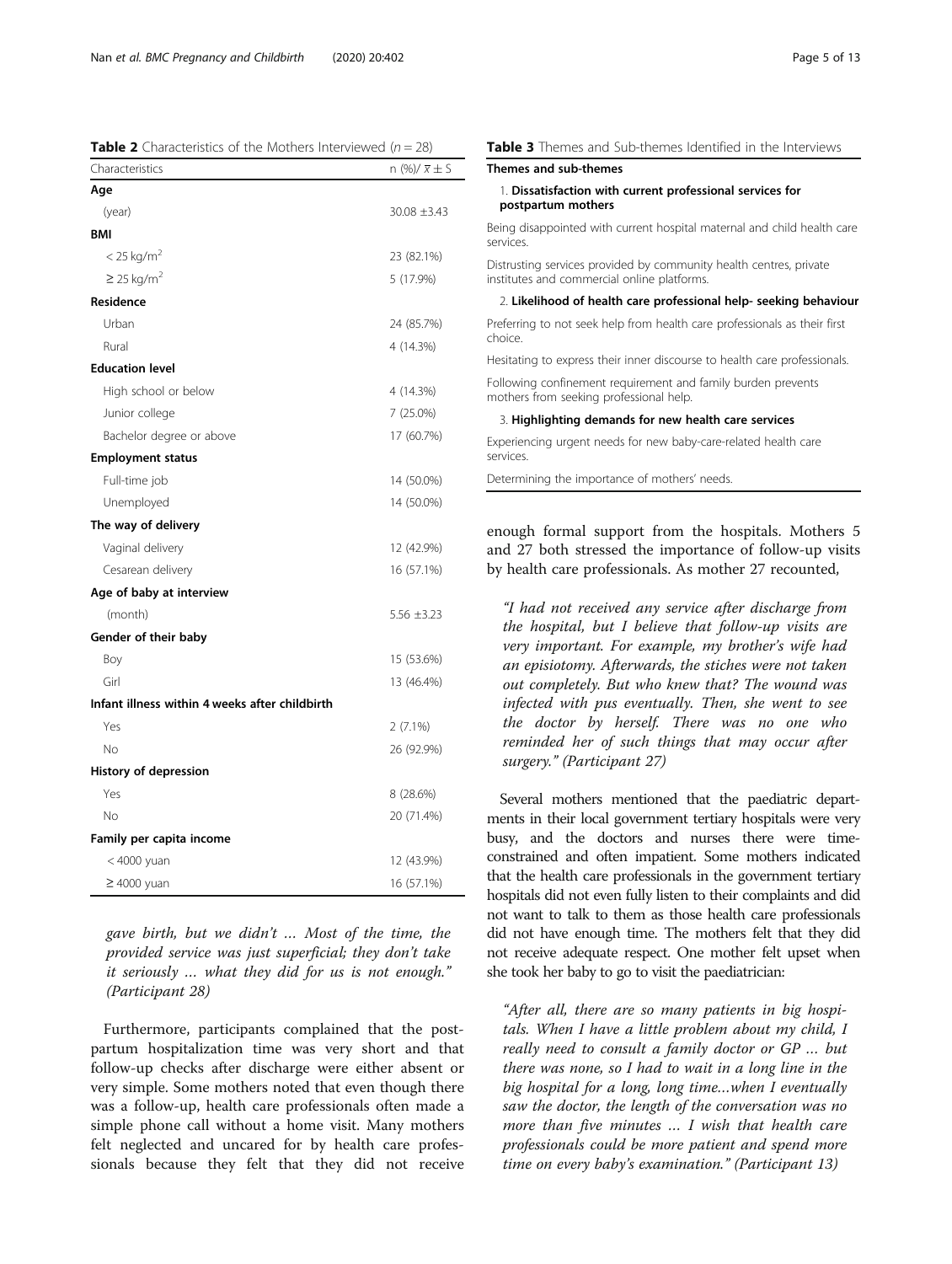Some mothers also reported that they were treated with a lack of compassion and in these large hospitals, efficiency and profit were regarded as priorities over patients' needs.

"My daughter has a red spot on her face, I am very worried … I couldn't figure out what happened. During her examination, my baby cried fiercely … I was very nervous, but the doctor didn't care about our emotions at all, he gave no comfort to us, and didn't explain my daughter's condition in detail either." (Participant 23)

# Distrusting services provided by community health centres, private institutes and commercial online platforms

Most of the participants indicated that they nevertheless trust the government tertiary hospitals rather than other institutions, because of the high professional skills levels and well-equipped facilities in those hospitals. Some mothers expressed their hesitation to seek help from health care professionals in community health centres because they felt that doctors and nurses in these settings had lower qualifications, professional titles and skill levels than in tertiary hospitals. Furthermore, some mothers also mentioned that the poorly equipped community health care centres could not guarantee the reliability of the examination results. Mother 2 expressed her feelings about the community health centres:

"I think the community health centres are not so good … their function is not specific enough. Only when my child needs to be vaccinated, would I go there … I am not confident in such settings because I think health workers there can't be as professional as in the big hospitals… and the examination equipment there is less reassuring … I feel that community health centres should play a role in consulting and being the primary treatment provider. But in fact, I get little help from there." (Participant 2)

Two mothers mentioned that private institutes did not have enough qualified health care professionals and were profit-driven. For example, some private clinics have lactation masseuses who help mother with lactation by using Chinese massage. The mothers indicated that they were sceptical about those professionals' educational backgrounds and professional certificates. In addition, the costs of the services were often too expensive for mothers to afford. Mother 28 recalled her experience finding help for her difficulty breastfeeding:

"Low milk supply is a big problem for me; it troubled me a lot. I really needed a professional who could help me at that time. But it's difficult to find a qualified lactation masseuse in a formal way; those in the private clinics are inexperienced and not welltrained most of time" (Participant 28)

Many participants had mentioned that online services brought a great convenience to their life and had advantages over traditional ways. However, some of the participants were doubtful of the accuracy and reliability of information provided on many profit-driven online platforms, and some mothers reported that ample educational information was tied to the sales of goods, which may confuse or mislead consumers. Furthermore, some mothers expressed their dislikes towards advertisements and promotions on such platforms. Moreover, these mothers also expressed concerns with the qualifications of the purported professionals who provided online services. Therefore, many participants expressed expectations for new non-profit online platforms which were officially operated by the government or government tertiary hospitals to which they could easily access.

"I often consulted doctors online on baby health issues. To be honest, I didn't trust them (the doctors) so much … but I had no choice, so I often combined their advice with information from other sources." (Participant 21)

# Likelihood of health care professional help-seeking behaviour

Some mothers expressed that their willingness to seek professional help is not very strong unless faced with acute or critical conditions of their own or their babies. The participants' professional help seeking behaviour was summarized into three sub-themes: (a) preferring not to seek help from health care professionals as their first choice, (b) hesitating to express their inner discourse to health care professionals, and (c) following confinement requirement and family burden prevents mothers from seeking professional help.

# Preferring not to seek help from health care professionals as their first choice

Several participants indicated that they were used to solve common problems by themselves instead of mobilizing support from health care professionals. Some mothers stressed independent values and thought that it was a sign of independence to deal with most of the problems by themselves. One mother mentioned that she felt embarrassed to discuss her private issues, especially emotional and mental issues with any other people, including health care professionals, because she neither wanted to be a burden to others and nor wanted to show any signs of vulnerability.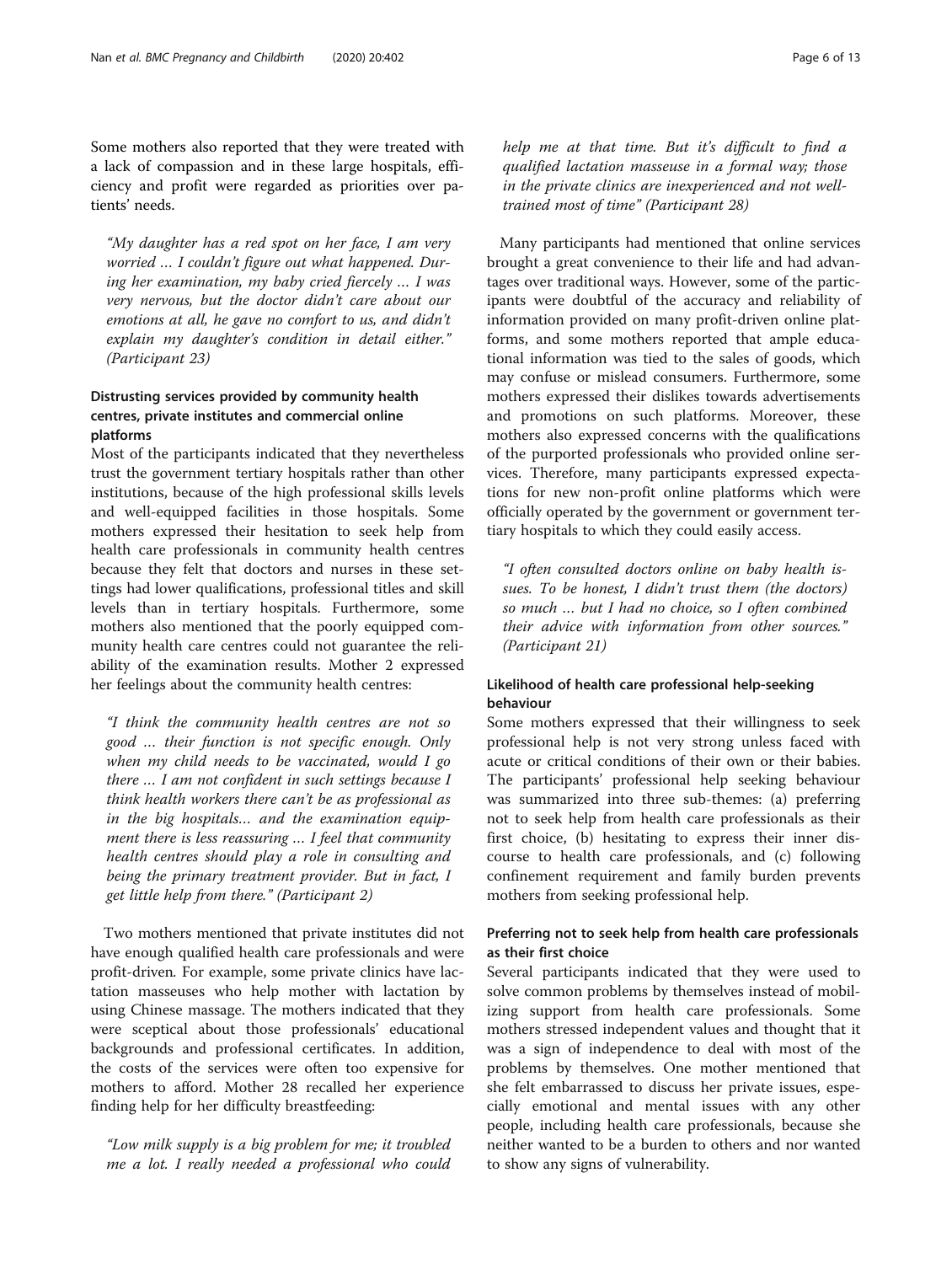"I thought … It was irresponsible to expose my negative feelings to others … which may have a negative influence on their lives. It's just like throwing my own garbage to someone else … neither I nor anyone else will feel well from that." (Participant 23)

In addition, most of the participants emphasized that their problems that occurred frequently in daily life were generally minor ones, so they usually gave priority to the most convenient and economic ways to solve such problems. Most of the participants mentioned that they had benefited from using professional online platforms, which were perceived as the most convenient way to obtain information. The standard forms of such services included apps, videos, online forums, and online counselling. Professional noneprofit apps were the most appreciated form by the majority of participants, who preferred, trusted, and spoke highly of them because of their convenience, many functions, and lack of time and space constrains, which allowed mothers to access information anywhere or anytime. Most of the time, participants believed that almost all of their problems could be solved in that way.

"For our office staff, face-to-face services are out of date; the internet platform is faster… I could take advantage of the short time of a bathroom break or other break to read messages and communicate with somebody through apps." (Participant 13)

Compared to ask for health care professional help, many mothers in this study were more likely to discuss current issues with reliable people around them, such as their own parents, significant others or peers. The mother's parents, especially their mothers, were mentioned as a trustworthy source of emotional support; the participants noted that their mothers made great efforts for their daughters' families and often expressed understanding and sympathy of their daughters' suffering and distress. Some of the participants believed that sharing with peers was also effective and that peers could be trusted; sharing with peers was described as powerful and as imparting cognitive empathy for the roles of different mothers. Mother 5 showed her appreciation for support from peers:

"I benefited from peer groups a lot because everyone can obtain limited information, but by exchanging messages and sharing experiences, and I could view one issue from various perspectives … If I was lucky enough, I could find the information that just matched my requirements." (Participant 5)

# Hesitating to express their inner discourse to health care professionals

With the influence of "saving face" culture in China (saving face, refers to the social confidence in individuals' moral character in society and that people cannot properly function in society if the integrity of this character is broken [\[47](#page-12-0)]), mothers stated that seeking help from mental health professionals for inconsequential matters in daily life was unnecessary. The mothers worried that if they sought professionals help for their family conflicts, the prejudices or stigma of making family life public would harm themselves and their family members. One participant even preferred discussing matters with a stranger rather than a health care professional:

"When I was upset, I hadn't considered turning to health care professionals yet … I think it would make more sense and be safer to discuss my story with a stranger." (Participant 23)

Family conflicts were sensitive topics for almost all the mothers in the study, and the conflicts between them and their mothers-in-law were mentioned as the main reason for their distress. However, most of the mothers believed in the old Chinese adage that domestic shame should not be made public no matter what happens, and it should be solved within the family. If others knew about the conflicts in their families, it would have made the mothers feel ashamed and would have also demonstrated their incompetence at becoming good mothers. Thus, most of the time when the mothers experienced difficulties, turning to health care professionals was not their first choice. As Mother 4 said,

"Actually, I just let bad emotions blow over, and I would feel better… after all, the fact is that we are family … and no matter how many conflicts happen, they can be settled down eventually … It is not necessary to seriously take them into consideration." (Participant 4)

Additionally, even some mothers suffered substantially from family conflicts, they supposed that such conflicts were universal phenomena and therefore followed social norms of keeping family conflicts inside without any effort to solve it. Mother 23 related her point of view:

"There is an old saying in China, "even an upright official finds it hard to settle family quarrels". I think that even my mother-in-law has many problems with me, but we are one family... I believe conflicts happen in every family… I think I could endure that." (Participant 23)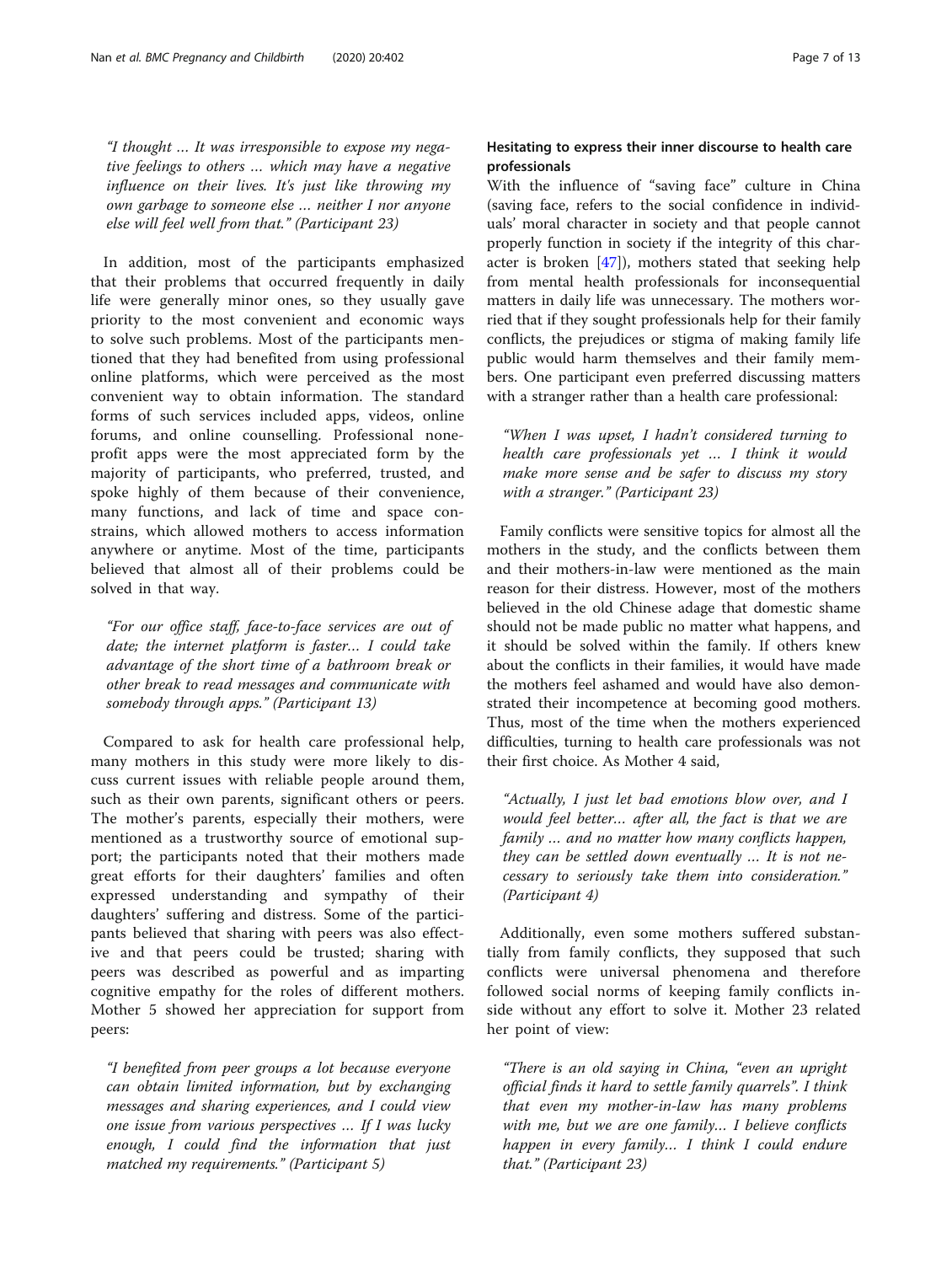Some mothers decided to hide their own feelings from others because of their previous unsuccessful experiences of help-seeking. These mothers felt disappointed because their closest family members could not fully understand them. They also felt frustrated with the ineffective communication by the people around them, including health care professionals. The participants tended to believe that without the same experience, it is impossible for others to understand their feelings, or show sympathy for them, let alone professionals who were not familiar with them at all.

"Unlike other young mothers, I was very old when I gave birth … I suffered a lot from the birth and felt very uncomfortable after that … But when I shared my feelings with peers, they just told me it was a kind of neurosis … the doctors didn't treat my complaints seriously either and thought my body was alright … they couldn't understand me at all. It was useless to discuss my feelings with them." (Participant 5)

# Following confinement requirement and family burden prevent mothers from seeking professional help

Because of the mothers' weakened physical condition during the first month of confinement "yue zi" (which is a postpartum tradition among Chinese mothers in which new mothers are required to strictly comply with specific regulations for 30 or 40 days postpartum  $[11]$  $[11]$ ), it was inconvenient for mothers to leave the house. As Mother 27 said:

"He (the baby) is too small to go to crowded places, especially hospitals, due to fears that he will get sick… It was also inconvenient for me to go outside with him. I was still in confinement at that time (in "yue zi"). I was not allowed to go outside" (Participant 27)

In addition, many mothers expressed that they often tried to mobilize support from health care professionals, but several mothers showed their hesitation towards the cost of money and time on seeking professional support. In addition, some of the mothers expressed that they had been overburdened with baby care and housework after confinement, which caused that they were too tired to go outside most of the time. These mothers also felt there was no time at all to consider their own feelings. If they experienced negative emotions, they would put them aside to do housework or to play with their babies. Mother 6 recounted,

"My life was filled with various household chores… I was too tired to think too much about my distress… I hung out with my baby in the morning, had a nap at noon, and played with my baby in the afternoon.

When the day finished, I had forgotten my distress, especially when faced with my baby's smile." (Participant 6)

## Highlighting demands for new health care services

Twenty-one mothers emphasized that professional support was urgently needed and that they had high expectations for new health care services. Their demands were classified into two aspects: (a) experiencing urgent needs for new baby-care-related health care services and (b) determining the importance of mothers' needs.

# Experiencing urgent needs for new baby-care-related health care services

Baby-care-related professionals, such as lactation masseuses, nutritionists, paediatricians, and nurses, were mentioned repeatedly by many mothers, in order to help them with breastfeeding, complementary food supplements, preliminary diagnosis of their babies' diseases, and training of skills for baby care.

"When I added complementary food for my boy, I really didn't know which kind of food was suitable for him and whether the nutrition was right or reasonable. I always worried, not only about if he had indigestion but also about malnutrition. I really needed some professional advice." (Participant 26)

Considering their reliance on large tertiary hospitals, several mothers indicated their desire for hospital hotlines that would provide round-the-clock counselling for when their babies got sick. In addition, some mothers wanted to have regular appointments with experienced doctors or nurses about their babies' existing problems at a convenient place near their home. Mother 15 had the following expectations for health care professionals:

"In fact, it is too troublesome to take children to the hospital all the time. The community health centre is very convenient but not reliable, the most important parts are the health care professionals who provide services. Rich clinical experience and knowledge and proficient caring skills are the key points for professionals." (Participant 15)

The majority of mothers also mentioned their requirements for baby-care-related knowledge and information because they believed that acquiring more knowledge in advance would help them have a better understanding of their babies' needs and would be good for the health of their babies. This knowledge would also allow greater anticipation of possible risks and the establishment of adequate preparations for the risks. The requirements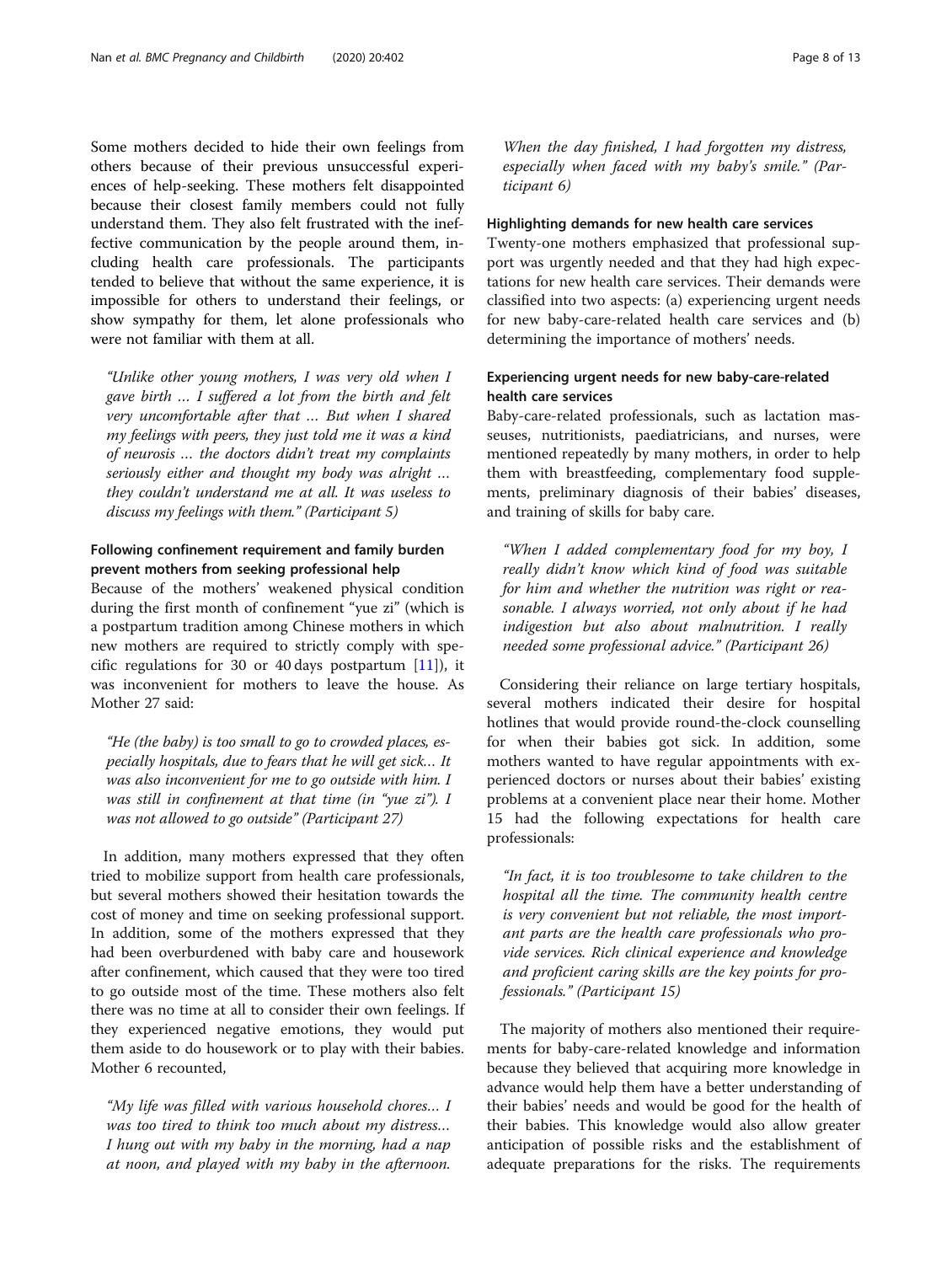"I really confused on her (my daughter's) mental development. I have little knowledge on the psychological development of children, but I know there must be some meaning in her emotions and actions. I just try to understand her by relying on my intuition. I need professional guidance." (Participant 22)

The early identification of symptoms of diseases and the management of minor problems were also strongly emphasized by many mothers. Finally, four mothers emphasized the importance of targeted guidance through the provision of information and knowledge according to their baby's different stages of the growth. These mothers wished that they could receive reminders and cautionary messages for several key periods during their babies' growth. As Mother 20 said,

"I wish there were some tips from health care professionals to regularly remind me of important things, for example, vaccinations and examinations. What's more, I would like to receive basic information about growth and development standards that is matched with my baby's growth stage. For example, at what age can the baby crawl or sit?" (Participant 20)

### Determining the importance of mothers' needs

Several mothers reported their personal needs for physical and mental recovery during the postpartum period, including guidance for achieving physical fitness, having a healthy diet, and regulating their emotions. Therefore, related professionals, such as weight management doctors, nutritionists, and psychologists, were mentioned by the mothers as necessary to meet their postpartum requirements. However, some mothers stressed the shortage of the professionals in those areas. One mother demonstrated her keen expectations for professional help:

"I just want to say that it doesn't matter if professionals couldn't offer perfect services; it is also acceptable if there is someone who just provides the information about how to get access to the professionals above. Most of the time when I needed help, my mind went blank; I didn't know who I should turn to, who could be trusted." (Participant 28)

The provision of professional support during "yue zi" was emphasized by many mothers. Due to this widely accepted social custom, mothers were restricted from leaving the house after giving birth. Therefore, mothers expressed their urgent needs for obstetricians and nurses to help them identify abnormal postpartum symptoms, specifically related to lochia and wounds, and to teach them interventions to prevent infection and reduce wound pain.

"I had a vaginal incision while giving birth; there were doctors and nurses who checked and nursed my incision and lochia on time when I was in the hospital, but when I left to come home, there was nobody who could help me with that anymore. For example, I was not sure whether the incision was infected or not when I felt unwell, but I couldn't check it by myself." (Participant 28)

In addition, some mothers stressed the necessity of receiving health education. These mothers hoped to have access to reliable scientific knowledge to help them achieve a better recovery. The delivery of instructions via various methods was also needed to remind them of appointments after delivery.

"I was in a confinement (yue zi) service centre for a month; I indeed received much service in my own recovery, but when I left there, there was no one to guide me anymore. I didn't know how to go on recovering and needed relevant knowledge at least." (Participant 10)

Although psychological consultants were mentioned by some individuals, it seemed that most mothers were sensitive regarding that topic. Some participants explained that they just needed to find somebody to talk to or to receive mental health guidance from professionals rather than psychologists. Mother 13 felt it was not necessary to see a psychologist:

"I think chatting with health professionals like nurse is enough; I feel much better after I talked with you in so much detail. In fact, those things were unworthy to mention to psychologists; that's too exaggerated." (Participant 13)

Finally, support from professionals to improve family relationships was mentioned by three mothers.

### Discussion

This descriptive phenomenological study aimed to explore primiparous mothers' views on professional services, their perceived barriers to utilizing professional support, and their expectations of professional support. The findings of this study showed primiparous mothers'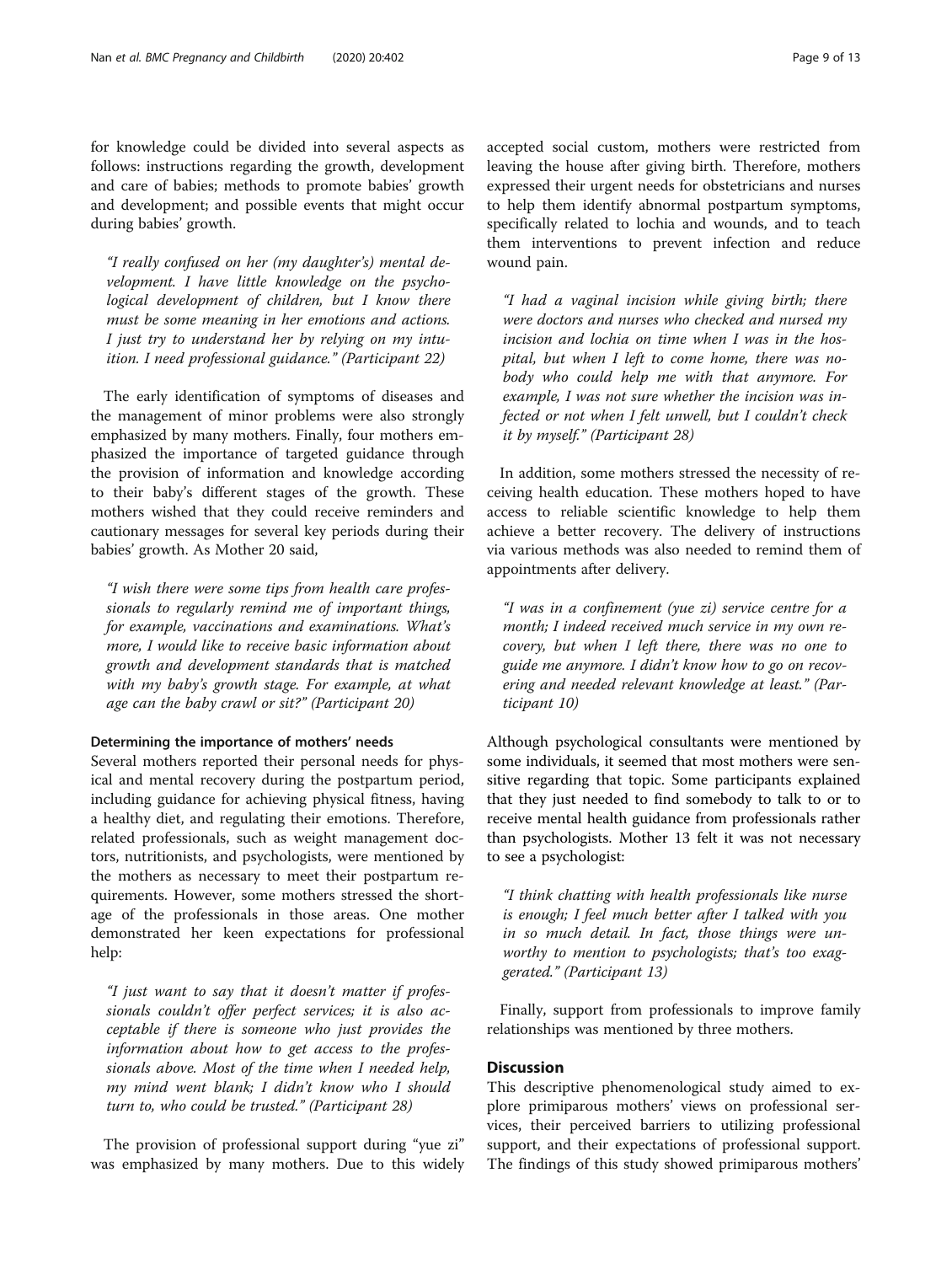negative attitudes towards current maternal and child services and professionals. Disappointment and dissatisfaction of primiparous mothers were revealed in many areas, including early discharge from the hospital, simple or absent subsequent follow-up, and little consideration for long-term and potential problems. The participants also believed they were treated with uncaring manners by time-constrained hospital health care professionals who were not patient enough and seemed unconcerned about mothers' feelings and needs. These results were highly consistent with findings in other countries [[11](#page-11-0), [26\]](#page-11-0). It may be explained by the fact that there is not enough qualified health care professionals and enough beds in large government hospitals [[48\]](#page-12-0). These results imply that increasing investment on the numbers of health care professionals and medical resources is the preconditions for improving the quality of services and service satisfaction of mothers [[49](#page-12-0)].

Participants manifested that other health care institutions such as community health centres and private institutes, were not trustworthy because of their poor equipment, less experienced and less qualified health care professionals, and high costs. This finding suggests that standardized professional training and financial input should be offered to primary medical facilities to improve their service quality and further complement hospital health care services [\[50](#page-12-0)–[52\]](#page-12-0).

The likelihood of mothers' professional help-seeking behaviour was partially influenced by the circumstances of the current Chinese health care system. Many participants in this study expressed that they seek help from their parents, peers, online platforms or handle the problems by themselves, rather than seeking professional help. This may be partially due to the facts that they didn't know what the results or impact of the health problems they faced [[53](#page-12-0)]. The result also indicated that mothers' unwillingness to seek professional help on mental health problems related to family conflicts might be due to stigma towards them, similar results could be found in many previous studies [[54](#page-12-0)–[56\]](#page-12-0). Therefore, future interventions were needed to improve knowledge levels and reduce stigma of mothers in order to change their attitudes and behaviour regarding professional services [\[57](#page-12-0)–[59\]](#page-12-0).

Additionally, cultural differences largely influence the preferred types of support. Unlike individualistic Western culture, Asian culture is more collectivistic, and indirect support from other people giving companionship and attentiveness is preferred  $[60]$  $[60]$ . Therefore, cultural differences may account for the mothers' help seeking preference and behaviour in this study. This finding illustrated that the Chinses cultural context should be considered when providing support to mothers, furthermore, peer supports could be effective for solving mothers' problems.

Regarding other acceptable type of support, non-profit online platforms were considered as the most popular and convenient support method by the majority of mothers. Due to the development of technology and network processes, the use of technology in postnatal care has been proven to be efficient and satisfactory in many studies [[61\]](#page-12-0). The participants in this study perceived non-profit apps to be good means of receiving help and support because of their multi-functionality and convenience. Previous studies have found successful results with app-based interventions [\[25](#page-11-0), [62\]](#page-12-0). However, the shortcomings of current apps and other online approaches were evident, including complicated contents, unclear classified navigation, too much irrelevant information, and information with little scientific background, as reported in other studies [\[61](#page-12-0)]. Thus, it is important to overcome the disadvantages listed above and to develop more professional, well-organized, integrative, useful and clear apps or other software [\[63\]](#page-12-0).

Some mothers hesitated to speak out their family conflicts and showed less willingness to seek-help from professionals for emotional problems. The "saving face" Chinses culture may explain this finding. "Saving face" is a typical cultural phenomenon observed throughout China [[64\]](#page-12-0). Due to its profound influence, Chinese people may consider family conflicts and related mental health problems to be shameful and assume that they would lead to gossip and convey a negative impression of their entire family to others. This cultural context was also proved in other studies in which Asian people held family and social relationships in higher value and in which mothers were regarded as the weaker sex and had a greater tendency to rely on others, especially on their family members and partners [[61\]](#page-12-0). The results indicated that cultural factors, such as saving face, should also be considered when conducting interventions in China.

The first month of confinement and its effects was emphasized by many mothers in this study. Home visits, health assessment and care were usually absent, with very few channels or difficult access to professional help. These phenomena had also been observed in other countries, such as America, where mothers receive little professional guidance in the 6 weeks after delivering a baby [\[65](#page-12-0)]. Therefore, multiple professional services should be provided during the first months postpartum [\[11](#page-11-0), [66\]](#page-12-0).

Mothers clearly expressed their wishes for new health professional services. Most of their needs were the same as mothers' needs mentioned in other studies, including urgent needs for knowledge delivery, skills training, more access to different kinds of professionals, and more comprehensive service systems [\[26\]](#page-11-0). It is worth noting that the timing of service delivery was highly emphasized in this study. Participants hoped to receive enough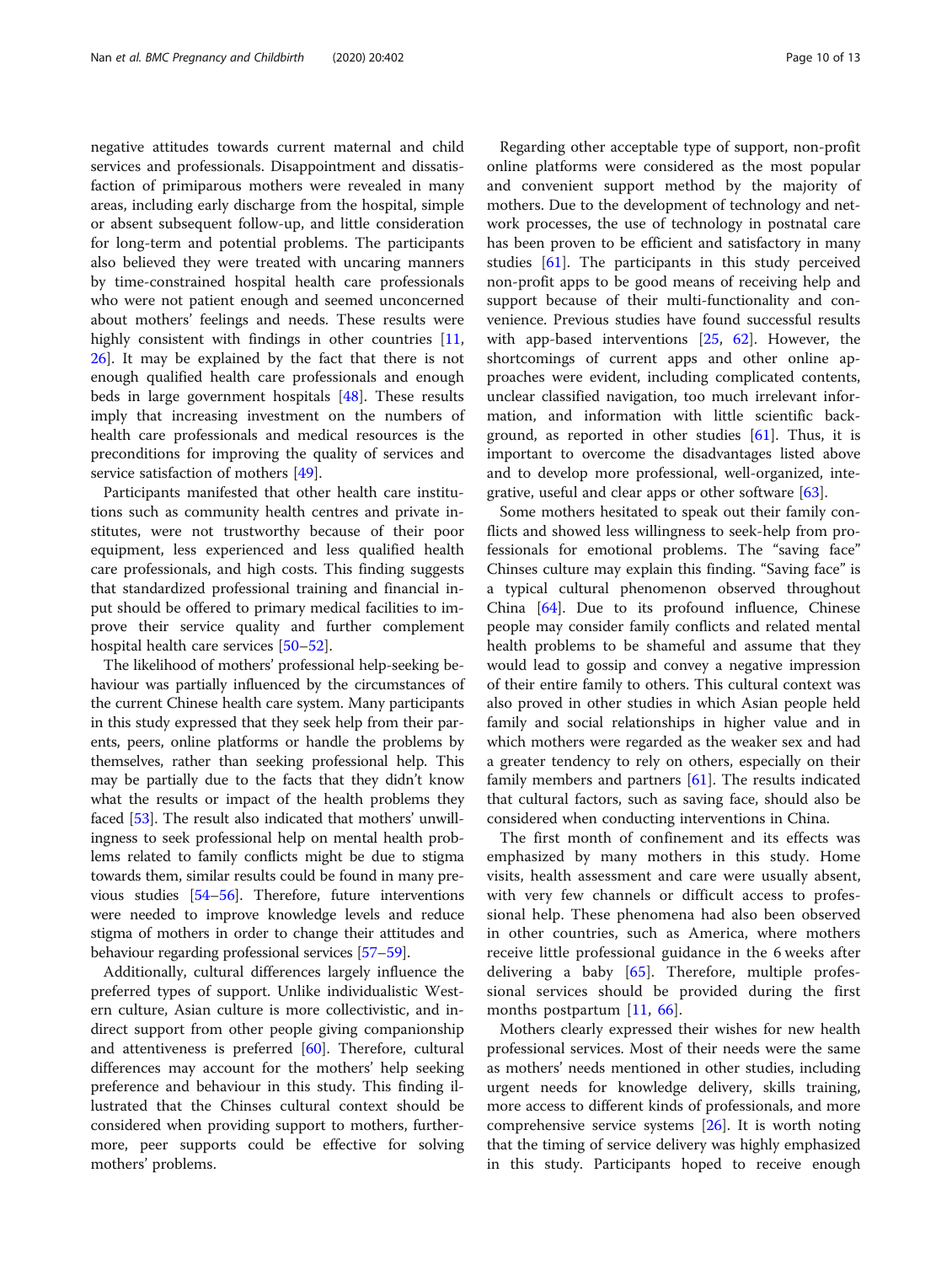<span id="page-10-0"></span>guidance before giving birth, and they wished that services could be provided at several critical times corresponding to their and their infants' demands. To counteract the current confusion caused by large amounts of chaotic information, they also wanted to be provided with tips to remind them of important points for their own and their babies' health.

Some participants indicated that face-to-face professional services were irreplaceable for providing medical services and many mothers expressed their needs for home visits and consultations given by experienced and qualified doctors or nurses during the first month of confinement. However, with the current health care workforce and expense, it is difficult to meet all the above needs [[67\]](#page-12-0). Therefore, Considering the preference for online services and mother's health visits needs mentioned in this study, the most practical ways to provide postpartum services may be a combination of the online and face-to-face methods, which needs to be further verified in future studies. As Nicole E. Pugh successfully found that a therapistassisted internet-delivered intervention was effective and had greater advantages in reducing attrition and improving adherence [[68\]](#page-12-0).

#### Limitations

This study has a few limitations. First, most participants came from cities, with few participants from the countryside; consequently, the results of this study may be subject to selection bias. Further exploration with mothers of different ethnicities and from different districts would be beneficial to expand the findings of this study. Second, participants within the first postpartum year were selected and were asked to share their experiences retrospectively, which may have led to recalling bias. It should be noticed that the data were from subjective perspectives of the participants, indicating that future studies are needed by mix-method to fully understand primiparous mothers' experience from both the subjective and objective perspectives.

### Conclusion

Despite the limitations of the study design, this research provided insights into primiparous mothers' views on current health care professional support, expectations for new services and the barriers to mobilizing health care professional support. The results of this study implied that the current maternal and child health care services were insufficient and could not meet the needs of primiparous mothers. The barriers, and preference identified in this study could help the health care professionals with a better understanding of the primiparous mothers' professional help-seeking

behaviour. The results also indicated that providing services focused on mothers' needs may be an effective strategy to enhance primiparous mothers' wellbeing, and also suggested that feasibility, convenience, and the cultural adaptability of health care services should be considered during the delivery of postpartum interventions.

#### Abbreviations

PPD: Postpartum Depression; GP: General Practitioner

#### Acknowledgements

We thank all mothers who participated in the study, for their contribution to this project.

#### Authors' contributions

YN and XL designed the study. YN wrote the first draft. DW, AR, XL critically review the article and gave their input. YN and JZ participated in the study design, data collection and analysis. AN, LH, LY, JY, YG coordinated and helped in the data analysis. All authors read and approved the final manuscript.

#### Funding

The authors received fund from China Association for Science and Technology. Fund No. 2018GGFZ-CN023.

#### Availability of data and materials

All data used by or generated in this study are available from the corresponding author upon reasonable request.

#### Ethics approval and consent to participate

The study was approved by the Ethics Committee of Health Science Centre at Xi'an Jiaotong University. The written informed consents have been obtained from the participants.

#### Consent for publication

Not applicable.

#### Competing interests

The authors declare no competing interests.

#### Author details

<sup>1</sup>School of Nursing, Health Science Centre, Xi'an Jiaotong University, Xi'an People's Republic of China. <sup>2</sup>Department of Psychology, Institute of Population and Health Science, Liverpool University, Liverpool, UK. <sup>3</sup>Department of Biostatistics Tropical Clinical Trails Unit, Liverpool School of Tropical Medicine, Liverpool, UK. <sup>4</sup>Department of the Second Affiliated Hospital of Xi'an Medical University, Xi'an, China.

#### Received: 21 October 2019 Accepted: 2 July 2020 Published online: 11 July 2020

#### References

- 1. Belsky J. The determinants of parenting: A process model. Child Dev. 1984; 55:83-96. <https://doi.org/10.1111/j.1467-8624.1984.tb00275.x>.
- 2. Corrigan CP, Kwasky AN, Groh CJ. Social support, postpartum depression, and professional assistance: a survey of mothers in the midwestern United States. J Perinat Educ. 2015;24 (1):48-60. https://doi.org/[https://doi.org/10.](https://doi.org/10.1891/1058-1243.24.1.48) [1891/1058-1243.24.1.48.](https://doi.org/10.1891/1058-1243.24.1.48)
- 3. Coates R, Ayers S, de Visser R. Women's experiences of postnatal distress: a qualitative study. BMC Pregnancy Childb. 2014;14:359. [https://doi.org/10.](https://doi.org/10.1186/1471-2393-14-359) [1186/1471-2393-14-359](https://doi.org/10.1186/1471-2393-14-359).
- 4. Bornstein MH, editor. Handbook of parenting: Being and becoming a parent, vol. 3. 2nd ed. New York: Routledge; 2012.
- 5. Van Scheppingen MA, Denissen JJA, Chung JM, Tambs K, Bleidorn W. Selfesteem and relationship satisfaction during the transition to motherhood. J Pers Soc Psychol. 2018;114(6):973-991. <https://doi.org/10.1037/pspp0000156>.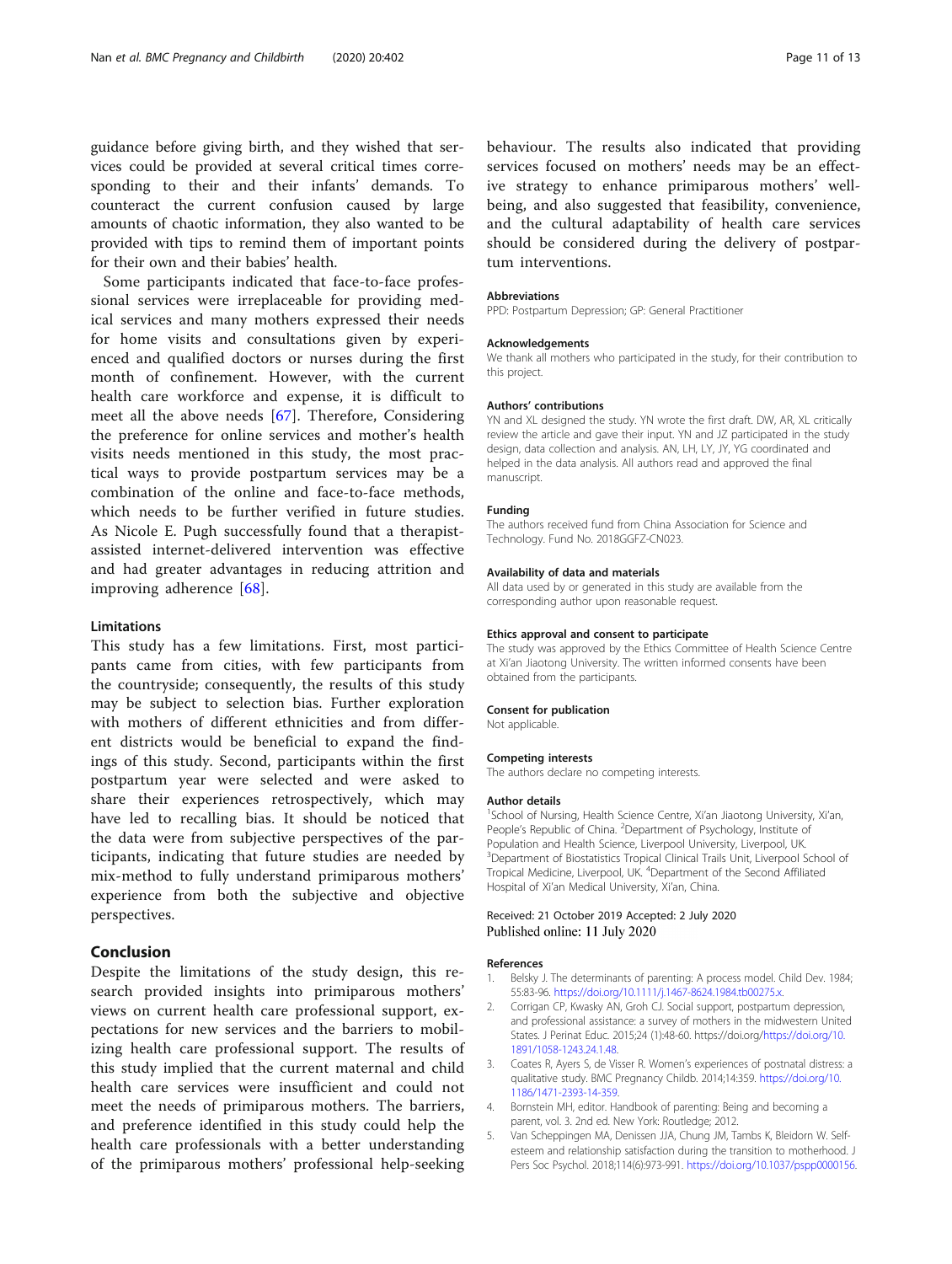- <span id="page-11-0"></span>6. Field T. Postpartum depression effects on early interactions, parenting, and safety practices: a review. Infant Behav Dev. 2010;33(1):1–6. [https://doi.org/.](https://doi.org/) <https://doi.org/10.1016/j.infbeh.2009.10.005>.
- 7. Tatano C. State of the science on postpartum depression: what nurse researchers have contributed—part 1. MCN Am J Matern Child Nurs. 2008; 33(2):121–6.
- O'Hara MW, McCabe JE. Postpartum depression: current status and future directions. Annu Rev Clin Psychol.2013;9:379-407. [https://doi.org/10.1146/](https://doi.org/10.1146/annurev-clinpsy-050212-185612) [annurev-clinpsy-050212-185612](https://doi.org/10.1146/annurev-clinpsy-050212-185612).
- 9. Righetti-Veltema M, Conne-Perreard E, Bousquest A, Manzano J. Risk factors and predictive signs of postpartum depression. J Affect Disord. 1998;49(3): 167–80. [https://doi.org/.](https://doi.org/) [https://doi.org/10.1016/s0165-0327\(97\)00110-9](https://doi.org/10.1016/s0165-0327(97)00110-9).
- 10. Maria Elvira DC, Elisabetta S. The experience of pre- and post-partum in relation to support, stress, and parenthood representation. Procedia Soc Behav Sci. 2014;116:697-702. https://doi.org /[https://doi.org/10.1016/j.sbspro.](https://doi.org/10.1016/j.sbspro.2014.01.282) [2014.01.282.](https://doi.org/10.1016/j.sbspro.2014.01.282)
- 11. Tsai SS, Wang HH. Role changes in primiparous women during 'doing the month' period. Midwifery. 2019;74:6-13. https://doi.org [/https://doi.org/10.](https://doi.org/10.1016/j.midw.2019.03.007) [1016/j.midw.2019.03.007.](https://doi.org/10.1016/j.midw.2019.03.007)
- 12. Kurth E, Krähenbühl K, Eicher M, Rodmann S, Fölmli, Conzelmann C, et al. Safe start at home: what parents of newborns need after early discharge from hospital-a focus group study. BMC Health Serv Res. 2016;16:82. https:// doi.org [/https://doi.org/10.1186/s12913-016-1300-2.](https://doi.org/10.1186/s12913-016-1300-2)
- 13. Negron R, Martin A, Almog M, Balbierz A, Howell EA. Social support during the postpartum period: Mothers' views on needs, expectations, and mobilization of support. Matern Child Health J. 2013;17(4):616-623. https:// doi.org[/https://doi.org/10.1007/s10995-012-1037-4.](https://doi.org/10.1007/s10995-012-1037-4)
- 14. Yim IS, Tanner Stapleton LR, Guardino CM, Hahn-Holbrook J, Dunkel Schetter C. Biological and psychosocial predictors of postpartum depression: systematic review and call for integration. Annu Rev Clin Psychol. 2015;11:99-137. https://doi.org/[https://doi.org/10.1146/annurev](https://doi.org/10.1146/annurev-clinpsy-101414-020426)[clinpsy-101414-020426](https://doi.org/10.1146/annurev-clinpsy-101414-020426).
- 15. Beck CT. Predictors of postpartum depression: An update. Nurs Res. 2001; 50(5):275–85.
- 16. Small R, Taft AJ, Brown SJ. The power of social connection and support in improving health: Lessons from social support interventions with childbearing women. BMC Public Health. 2011;11:S4. https://doi.org/[https://](https://doi.org/10.1186/1471-2458-11-S5-S4) [doi.org/10.1186/1471-2458-11-S5-S4](https://doi.org/10.1186/1471-2458-11-S5-S4).
- 17. Carty EM, Bradley CF. A randomized, controlled evaluation of early postpartum hospital discharge. Birth. 1990;17(4):199–204.
- 18. MacArthur C, Winter HR, Bick DE, Knowles H, Lilford R, Henderson C, et al. Effects of redesigned community postnatal care on womens' health 4 months after birth: a cluster randomised controlled trial. Lancet. 2002;359:378-385. https://doi.org[/https://doi.org/10.1016/s0140-](https://doi.org/10.1016/s0140-6736(02)07596-7) [6736\(02\)07596-7.](https://doi.org/10.1016/s0140-6736(02)07596-7)
- 19. Paul IM, Beiler JS, Schaefer EW, Hollenbeak CS, Alleman N, Sturgis SA, et al. A randomized trial of single home nursing visits vs office-based care after nursery/maternity discharge: the nurses for Infants Through Teaching and Assessment After the Nursery (NITTANY) Study. Arch Pediatr Adolesc Med. 2012;166(3):263–70. <https://doi.org/>. [https://doi.org/10.1001/archpediatrics.](https://doi.org/10.1001/archpediatrics.2011.198) [2011.198.](https://doi.org/10.1001/archpediatrics.2011.198)
- 20. Dennis CL, Kingston D. A systematic review of telephone support for women during pregnancy and the early postpartum period. J Obstet Gynecol Neonatal Nurs. 2008;37(3):301-314. https://doi.org/[https://doi.org/](https://doi.org/10.1111/j.1552-6909.2008.00235.x) [10.1111/j.1552-6909.2008.00235.x](https://doi.org/10.1111/j.1552-6909.2008.00235.x).
- 21. Hadfield H, Wittkowski A.Women's Experiences of Seeking and Receiving Psychological and Psychosocial Interventions for Postpartum Depression: A Systematic Review and Thematic Synthesis of the Qualitative Literature. J Midwifery Womens Health. 2017;62(6):723-736. https://doi.org/[https://doi.](https://doi.org/10.1111/jmwh.12669) [org/10.1111/jmwh.12669](https://doi.org/10.1111/jmwh.12669).
- 22. Rossiter C, Fowler C, McMahon C, Kowalenko N. Supporting depressed mothers at home: their views on an innovative relationship based intervention. Contempory Nurs. 2012;41(1):90-100. https://doi.org[/https://doi.](https://doi.org/10.5172/conu.2012.41.1.90) [org/10.5172/conu.2012.41.1.90.](https://doi.org/10.5172/conu.2012.41.1.90)
- 23. Fenwick J, Gamble J, Creedy D, Barclay L, Buist A, Ryding EL. Women's perceptions of emotional support following childbirth: a qualitative investigation. Midwifery. 2013;29(3):217-224. https://doi.org/[https://doi.org/](https://doi.org/10.1016/j.midw.2011.12.008) [10.1016/j.midw.2011.12.008.](https://doi.org/10.1016/j.midw.2011.12.008)
- 24. Schmied V, Cooke M, Gutwein R, Steinlein E, Homer C. Time to listen: strategies to improve hospital-based postnatal care. Women Birth. 2008; 21(3):99–105. [https://doi.org/.](https://doi.org/) <https://doi.org/10.1016/j.wombi.2008.04.002>.
- 25. Shorey S, Yang YY, Cindy-Lee Dennis. A Mobile Health App–Based Postnatal Educational Program (Home-but not Alone): Descriptive Qualitative Study. J Med Internet Res. 2018;20(4):e119. https://doi.org/[https://doi.org/10.2196/](https://doi.org/10.2196/jmir.9188) imir.9188.
- 26. Rudman A, Waldenström U. Critical views on postpartum care expressed by new mothers. BMC Health Serv Res. 2007;7:178. https://doi.org/[https://doi.](https://doi.org/10.1186/1472-6963-7-178) [org/10.1186/1472-6963-7-178](https://doi.org/10.1186/1472-6963-7-178).
- 27. McIntosh J. Postpartum depression: Women's help-seeking behaviour and perceptions of cause. J Adv Nurs. 1993;18(2):178-184. https://doi.org /[https://](https://doi.org/10.1046/j.1365-2648.1993.18020178.x) [doi.org/10.1046/j.1365-2648.1993.18020178.x.](https://doi.org/10.1046/j.1365-2648.1993.18020178.x)
- 28. O'Mahen HA, Flynn HA, Chermack S, Marcus S. Illness perceptions associated with perinatal depression treatment use. Arch Womens Ment Health. 2009;12(6):447–450. https://doi.org [/https://doi.org/10.1007/s00737-](https://doi.org/10.1007/s00737-009-0078-1) [009-0078-1](https://doi.org/10.1007/s00737-009-0078-1).
- 29. Ugarriza D, Brown S, Chang-Martinez C. Anglo-American mothers and the prevention of postpartum depression. Issues Ment Health Nurs. 2007;28(7):781-798. https://doi.org [/https://doi.org/10.1080/](https://doi.org/10.1080/01612840701413624) [01612840701413624](https://doi.org/10.1080/01612840701413624).
- 30. Fowles ER, Hsiu-Rong C, Milles S. Postpartum health promotion interventions: A systematic review. Nurs Res. 2012;61(4):269-282. https://doi. org [/https://doi.org/10.1097/NNR.0b013e3182556d29.](https://doi.org/10.1097/NNR.0b013e3182556d29)
- 31. Chew-Graham C, Chamberlain E, Turner K, Folkes L, Caulfield L, Sharp D. GPs and health visitors views on the diagnosis and management of postnatal depression: A qualitative study. Br J Gen Pract. 2008;58:169-176. https://doi. org [/https://doi.org/10.3399/bjgp08x277212.](https://doi.org/10.3399/bjgp08x277212)
- 32. Whittaker A, Williams N, Chandler A, Cunningham-Burley S, McGorm K, Mathews G. The burden of care: A focus group study of healthcare practitioners in Scotland talking about parental drug misuse. Health Soc Care Community. 2016;24(5):72-80. https://doi.org /[https://doi.org/10.1111/](https://doi.org/10.1111/hsc.12249) [hsc.12249](https://doi.org/10.1111/hsc.12249).
- 33. Khan L. Falling through the gaps: perinatal mental health and general practice. UK: Centre for Mental Health; 2015.
- 34. Xu FH. Demand for gynecological disease prevention and control of health education during pregnancy maternal analysis. Journal Of Practical Gynecologic Endocrinology. J Prac Gynec Endoc. 2016;3(13):25–28.
- 35. Mao HJ, Li HJ, Chiu H, Chan WC, Chen SL. Effectiveness of Antenatal Emotional Self-Management Training Program in Prevention of Postnatal Depression in Chinese Women. Perspect Psychiatr C. 2012;48:218-224. https://doi.org/[https://doi.org/10.1111/j.1744-6163.2012.00331.x..](https://doi.org/10.1111/j.1744-6163.2012.00331.x.)
- 36. Kumar R. Postnatal mental illness: A transcultural perspective. Soc Psych Epi. 1994;29(6):250–64.
- 37. Halbreich U, Karkun S. Cross-cultural and social diversity of prevalence of postpartum depression and depressive symptoms. J Affect Disorders. 2006; 91(2-3):97-111. https://doi.org/[https://doi.org/10.1016/j.jad.2005.12.051.](https://doi.org/10.1016/j.jad.2005.12.051)
- 38. Fathi-Ashtiani A, Ahmadi A, Ghobari-Bonab B, Azizi MP, Saheb-Alzamani SM. Randomized trial of psychological interventions to preventing postpartum depression among Iranian first-time mothers. Int J Prev Med. 2015;6:109. https://doi.org/<https://doi.org/10.4103/2008-7802.169078>.
- 39. Chan SWC, Williamson V, McCutcheon H. A comparative study of the experiences of a group of Hong Kong Chinese and Australian women diagnosed with postnatal depression. Perspect Psychiatr C. 2009;45(2):108- 118. https://doi.org[/https://doi.org/10.1111/j.1744-6163.2009.00211.x.](https://doi.org/10.1111/j.1744-6163.2009.00211.x)
- 40. Lau Y, Wang Y, Yin L, Chan KS, Guo X. Validation of the Mainland Chinese version of the Edinburgh Postnatal Depression Scale in Chengdu mothers. Int J Nurs Stud. 2010;47(9):1139–51. [https://doi.org/.](https://doi.org/) [https://doi.org/10.1016/](https://doi.org/10.1016/j.ijnurstu.2010.02.005) [j.ijnurstu.2010.02.005.](https://doi.org/10.1016/j.ijnurstu.2010.02.005)
- 41. Wan EY, Moyer CA, Harlow SD, Fan Z, Jie Y, Yang H. Postpartum depression and traditional postpartum care in China: Role of Zuoyuezi. Int J Gynecol Obstet. 2009;104(3):209-213. https://doi.org[/https://doi.org/10.1016/j.ijgo.](https://doi.org/10.1016/j.ijgo.2008.10.016) [2008.10.016.](https://doi.org/10.1016/j.ijgo.2008.10.016)
- 42. Ornery A. Phenomenology: a method for nursing research. Adv Nurs Sci. 1983;5:49–63.
- 43. Husserl E. Cartesian meditations: an introduction to phenomenology. The Hague: Martinus Nijhoff Publications; 1960.
- 44. Moran D. Introduction to phenomenology. Milton Park: Routledge; 2000.
- 45. Lopez KA, Willis DG. Descriptive versus interpretive phenomenology: their contributions to nursing knowledge. Qual Health Res. 2004;14:726-735. https://doi.org/[https://doi.org/10.1177/1049732304263638.](https://doi.org/10.1177/1049732304263638)
- 46. Colaizzi PF. Psychological research as the phenomenologist views. In: Valle R, King M, editors. Existential-Phenomenological Alternatives for Psychology. New York: Oxford University Press; 1978. p. 48–71.